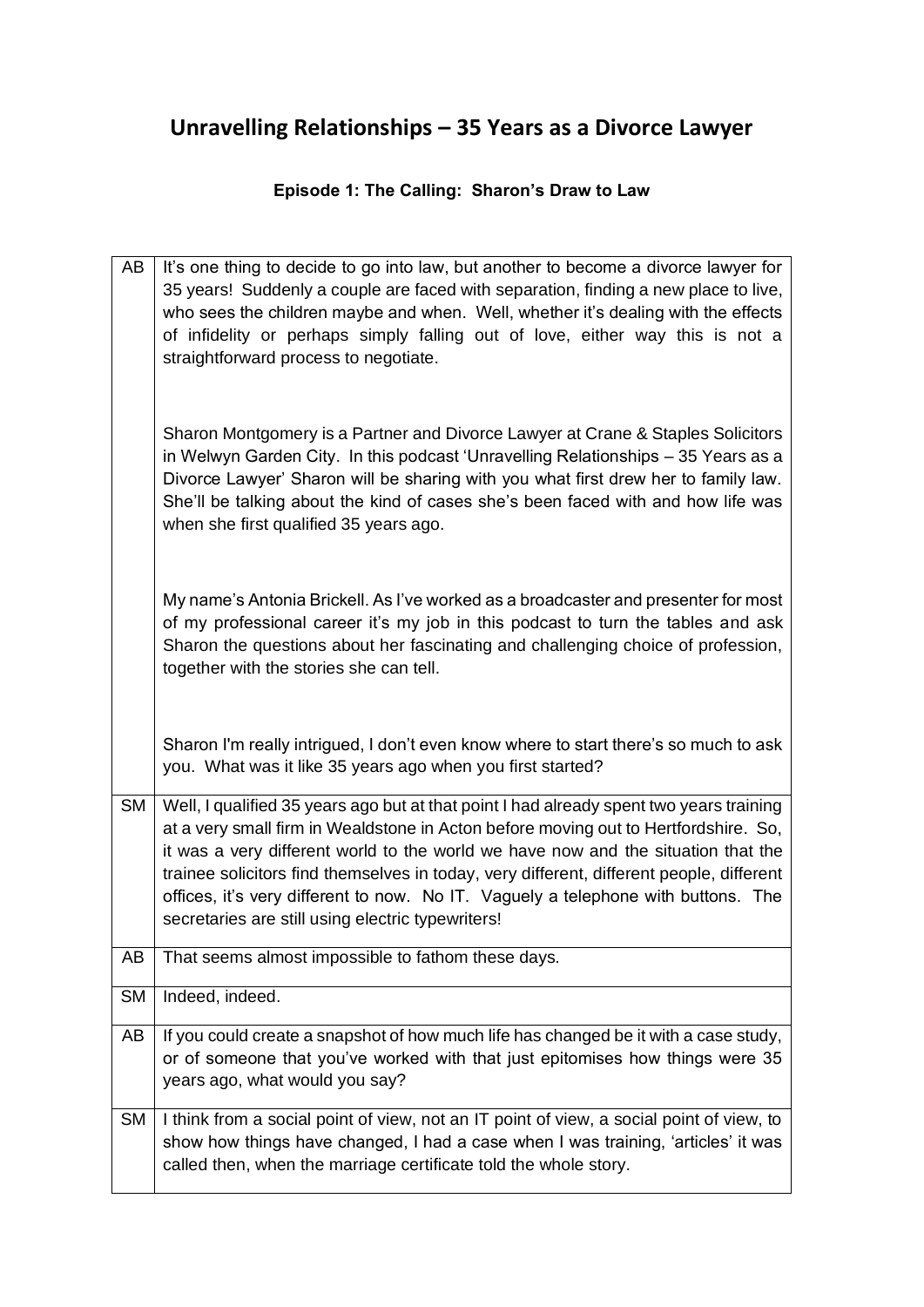|           | So, the marriage certificate said the man's name and then it has your occupation,<br>his occupation was: school caretaker, age: 62, and then the wife had her name,<br>occupation: schoolgirl, age: 16. That couldn't happen now. We were all a bit aghast<br>at the office, but it wouldn't happen now because obviously it would be seen as<br>some kind of abuse.                                                                                                            |
|-----------|---------------------------------------------------------------------------------------------------------------------------------------------------------------------------------------------------------------------------------------------------------------------------------------------------------------------------------------------------------------------------------------------------------------------------------------------------------------------------------|
| AB        | When you said schoolgirl                                                                                                                                                                                                                                                                                                                                                                                                                                                        |
| <b>SM</b> | Mm indeed.                                                                                                                                                                                                                                                                                                                                                                                                                                                                      |
| AB        | it, it, then it started to sink in, but it sounds like another world?                                                                                                                                                                                                                                                                                                                                                                                                           |
| <b>SM</b> | Absolutely.                                                                                                                                                                                                                                                                                                                                                                                                                                                                     |
| AB        | This situation then became your clients later on?                                                                                                                                                                                                                                                                                                                                                                                                                               |
| <b>SM</b> | That's right, she was my client herself, so her parents had consented to her<br>marrying this man I mean who would do that now? Well social services would get<br>involved, wouldn't they? Astonishing.                                                                                                                                                                                                                                                                         |
| AB        | Exactly, exactly.<br>How usual was it for a woman to study and work in law?                                                                                                                                                                                                                                                                                                                                                                                                     |
| <b>SM</b> | Well on my degree there were about, 20% of us were women, that's right about<br>20% of us. But when I did my articles, I didn't really know hardly any other women<br>who were at my stage. I mean there were, there were some women solicitors don't<br>get me wrong, but it was unusual and certainly when I first left London and came<br>out to Hertfordshire, my two peers, the two people in local firms that I was closest<br>to at the same stage as me, were both men. |
| AB        | So, the reality of studying and then going on to be a professional lawyer, how was<br>it viewed when you told people what you did?                                                                                                                                                                                                                                                                                                                                              |
| <b>SM</b> | I think people, most people don't know many solicitors anyway, so I think it's often<br>quite a surprising thing to say that you do. I don't know if people thought it was odd<br>because I was a woman particularly. I think from my background it was certainly<br>considered to be unusual, but it was just something that I'd wanted to do for a long<br>time, so I didn't, perhaps didn't see it in those terms.                                                           |
| AB        | And what about as a woman now, how is it these days?                                                                                                                                                                                                                                                                                                                                                                                                                            |
| SM        | Oh, there's more than half the profession are women, so we've got, we've got three<br>new trainees starting they're all women. I think that law degrees are female<br>dominated so things have changed, it's a sea change, isn't it?                                                                                                                                                                                                                                            |
| AB        | Yeah, and what do you think is attracting more women to law?                                                                                                                                                                                                                                                                                                                                                                                                                    |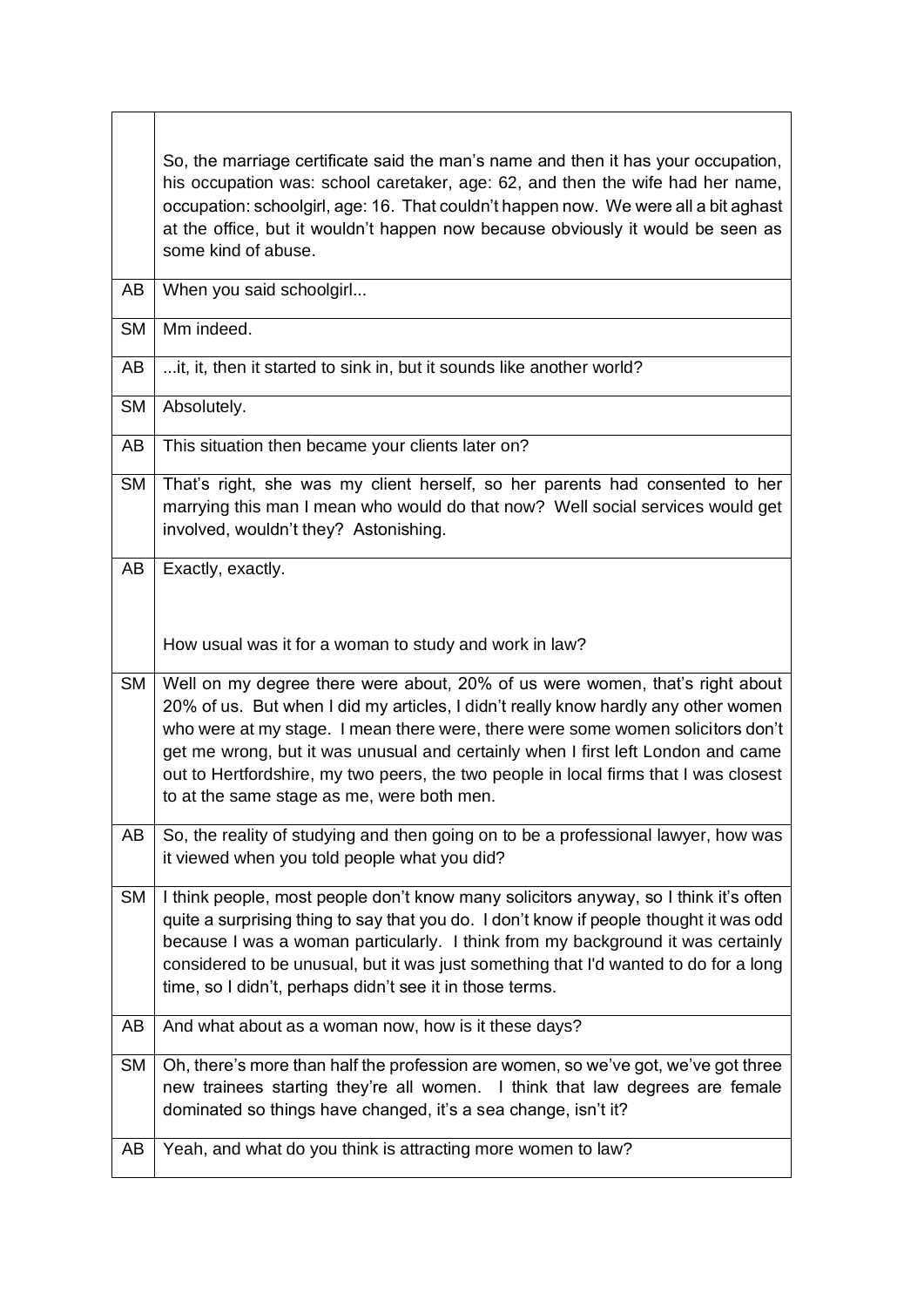| <b>SM</b> | Well my theory about me which I think possibly is still true is that law gives you a<br>nice career path that you know if you work hard, you do your exams, if you're bright                                                                                                                                                                                                                                                                                                                                                  |
|-----------|-------------------------------------------------------------------------------------------------------------------------------------------------------------------------------------------------------------------------------------------------------------------------------------------------------------------------------------------------------------------------------------------------------------------------------------------------------------------------------------------------------------------------------|
|           | enough you can do your law degree then do your qualifying exams and you can<br>see a clear career path, whereas perhaps men still even in our modern world are                                                                                                                                                                                                                                                                                                                                                                |
|           | more likely to take a bit of risk                                                                                                                                                                                                                                                                                                                                                                                                                                                                                             |
| AB        | Mm.                                                                                                                                                                                                                                                                                                                                                                                                                                                                                                                           |
| <b>SM</b> | I mean all the professions, medicine's the same isn't it?                                                                                                                                                                                                                                                                                                                                                                                                                                                                     |
| AB        | Mm.                                                                                                                                                                                                                                                                                                                                                                                                                                                                                                                           |
| <b>SM</b> | and I think that the young women that we see now certainly that want to be<br>solicitors are usually enormously hard working, very, very focused. But obviously<br>women and men can bring a different thing to the party can't they, so this sounds<br>so stereotypical I don't mean it to be [both laughing].                                                                                                                                                                                                               |
|           | I was gonna say. It's quite interesting that you do see that men and women bring<br>different skills and strengths from one another.                                                                                                                                                                                                                                                                                                                                                                                          |
| <b>SM</b> | It really does sound pretty awful actually.                                                                                                                                                                                                                                                                                                                                                                                                                                                                                   |
| AB        | But how interesting that you do see that men and women bring different skills and<br>strengths from one another.                                                                                                                                                                                                                                                                                                                                                                                                              |
| <b>SM</b> | Absolutely, absolutely. So, the men may be more, again I shouldn't say men have<br>more flair should I but sometimes perhaps in, it's that male female thing we've still<br>got in our society and we're still trying to get over isn't it really.                                                                                                                                                                                                                                                                            |
| AB        | When you say flair do you mean, I suppose in your experience do you mean self-<br>confidence in a way?                                                                                                                                                                                                                                                                                                                                                                                                                        |
| <b>SM</b> | Self-confidence and sometimes the willingness to take risk.                                                                                                                                                                                                                                                                                                                                                                                                                                                                   |
| AB        | Okay.                                                                                                                                                                                                                                                                                                                                                                                                                                                                                                                         |
| <b>SM</b> | So, I think women want things to be more organised and clearer, I don't think you<br>should have to think like that, but I still think that probably is still the case.                                                                                                                                                                                                                                                                                                                                                       |
| AB        | I have an image of the world of law being pretty old-school even now. Do you find<br>that there is, it's quite male dominated in how the perception of a lawyer is that<br>[speaking together]?                                                                                                                                                                                                                                                                                                                               |
| <b>SM</b> | Yes, yes, I do, I do. I think that people still, if you said to somebody, showed them<br>I think a set of pictures they'd probably pick the white man in a suit, and I think, I<br>find that with, again, with the young solicitors is that the young men come to work<br>in a suit and the clients think they're a lawyer. And the young women sometimes<br>need to have a little bit of thought about what they wear. Not because you have to<br>be attractive, or you have to be fashionable, but you have to look serious |
| AB        | Hmm.                                                                                                                                                                                                                                                                                                                                                                                                                                                                                                                          |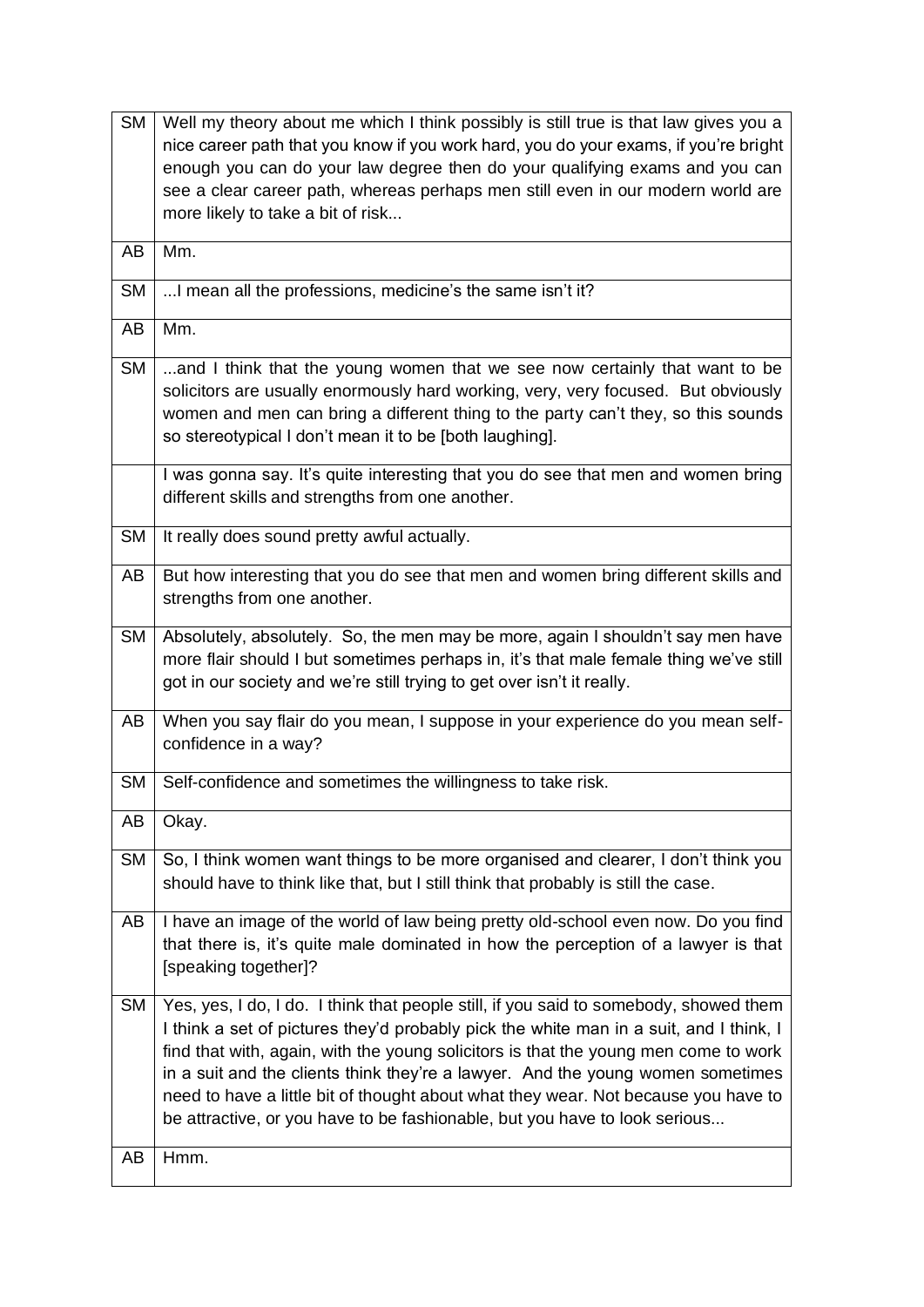| <b>SM</b> | and so sometimes you need to say to people if you want your clients to take you<br>seriously you have to wear a bit of armour, you know you have to wear the uniform<br>and look like a lawyer in order to be taken seriously. You shouldn't have to do that<br>but that's just a fact of life you do.                                                                                                                                                                                                                                                           |
|-----------|------------------------------------------------------------------------------------------------------------------------------------------------------------------------------------------------------------------------------------------------------------------------------------------------------------------------------------------------------------------------------------------------------------------------------------------------------------------------------------------------------------------------------------------------------------------|
| AB        | It's just people's perceptions.                                                                                                                                                                                                                                                                                                                                                                                                                                                                                                                                  |
| <b>SM</b> | Yeah absolutely, and that's always been the way.                                                                                                                                                                                                                                                                                                                                                                                                                                                                                                                 |
| AB        | So back to you, because of the journey you've taken over 35 years there's so much<br>that you must have experienced. Did, going back to when you first started, was your<br>background academic?                                                                                                                                                                                                                                                                                                                                                                 |
| <b>SM</b> | No not at all, not at all. Neither of my parents had any qualifications at all, left school<br>at 15. Mum was a, you know she stayed at home and looked after us, dad had<br>some you know a fairly ordinary job but had a, he fitted tyres but he had a back<br>injury and as a result of that fell into working for himself and realised that he actually<br>liked working for himself and was better at running his own business. And I've<br>looked back over the years and wondered if perhaps that's why, perhaps there's<br>something in the genes there. |
| AB        | Would you say that he was the inspiration, if you were to look at your mum and your<br>dad's strengths what was it that they both had do you think that equipped you to go<br>onto do what are doing now?                                                                                                                                                                                                                                                                                                                                                        |
| <b>SM</b> | I don't think, I wouldn't say inspiration about my father, but my mum was really good<br>at English and very supportive about encouraging about reading and things and<br>that definitely got me into all of that.                                                                                                                                                                                                                                                                                                                                               |
|           | My dad wanted me to have a, a proper job, to be fair they weren't, they did expect<br>me to have a job, and do well which is you know I think you need some aspiration<br>from your parents don't you?                                                                                                                                                                                                                                                                                                                                                           |
| AB        | Hmm.                                                                                                                                                                                                                                                                                                                                                                                                                                                                                                                                                             |
| <b>SM</b> | I think my dad was quite keen for me to be an accountant or a vet or something,<br>and I went to a careers fair with school when I was 13 and they had a stand about<br>solicitors - it captured my imagination, and that's all I wanted to do after that.                                                                                                                                                                                                                                                                                                       |
| AB        | Really! What was it that clinched the deal if you like?                                                                                                                                                                                                                                                                                                                                                                                                                                                                                                          |
| <b>SM</b> | I don't know it's really difficult to say, I don't know it just, I fancied doing a law degree<br>that sounded really interesting, I didn't want to just do English or something like that<br>I wanted to do something a bit different. I wanted to do something that would lead<br>to a good job and again that whole 'oh with a decent career path if you, you do A-<br>levels, you do your degree and so on and so forth and you're gonna get there' that<br>quite appealed to me.                                                                             |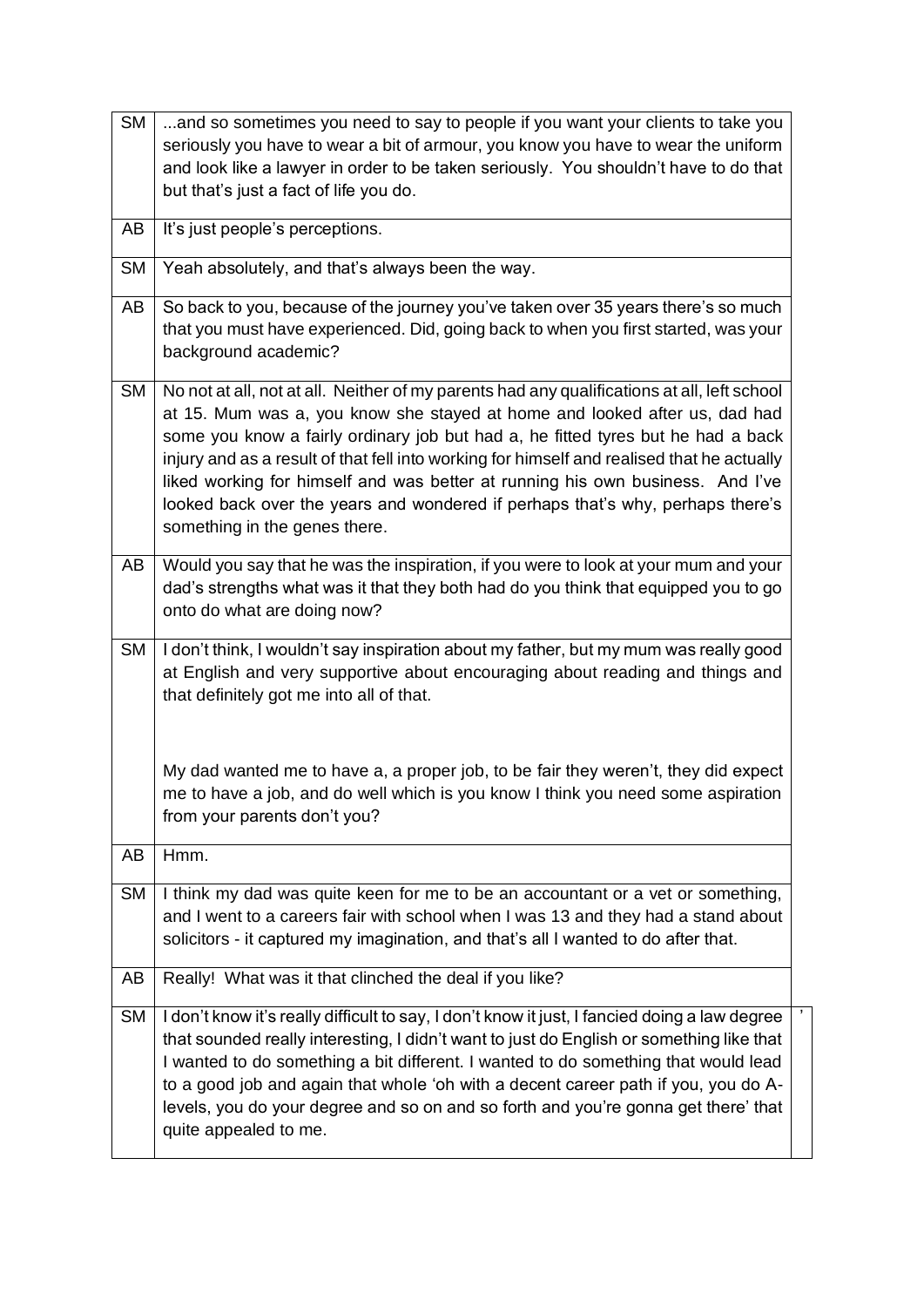| AB        | I'm really fascinated; if you didn't come from an academic background, say, so your<br>mum and dad didn't go through the whole process of exams and degree, what you<br>chose to do is very formulaic and very academic with lots of training. How did you<br>acclimatise yourself with, with that journey?                                                                                                                                                                             |
|-----------|-----------------------------------------------------------------------------------------------------------------------------------------------------------------------------------------------------------------------------------------------------------------------------------------------------------------------------------------------------------------------------------------------------------------------------------------------------------------------------------------|
| <b>SM</b> | I think I fell in at school with other people that were more academic or come from a<br>more academic background than me probably. I think generally speaking quite<br>encouraged at school. I just think again that was a sign of how the world had<br>changed then; the gap between my parents' post-war generation and us is<br>enormous, so I didn't think of it like that really, I just got on with it.                                                                           |
| AB        | But you're also very good at English.                                                                                                                                                                                                                                                                                                                                                                                                                                                   |
| <b>SM</b> | Well, my mum was really, really amazing you know she, we read voraciously. The<br>encouragement about English was, was always there. I think my parents were<br>bright, weren't academic.                                                                                                                                                                                                                                                                                               |
| AB        | Forgive me if I sound now as if I am being sexist but going back 35 years, why<br>didn't you opt for becoming, I don't know carrying on with English. Why would you<br>choose?                                                                                                                                                                                                                                                                                                          |
| <b>SM</b> | I didn't want to do the obvious thing and my mum wasn't any sort of rebel or a<br>feminist or anything, but my mum was enormously old-fashioned in some ways, but<br>she discouraged me from doing what would have been obvious female<br>occupations.                                                                                                                                                                                                                                  |
|           | Now, now I can see that I could have been a teacher and I think that I could have<br>been, I could have gone on and been a Head Teacher or you know in something<br>really interesting. But at the time, and this isn't very fair on some very good<br>teachers, I thought it just sounded really kind of 'oh women go and do that, they go<br>and do English and go and become teachers and they sit in a classroom teaching<br>people all day - I'm not interested in doing that.' So |
| AB        | Isn't it interesting the perceptions?                                                                                                                                                                                                                                                                                                                                                                                                                                                   |
| <b>SM</b> | Absolutely.                                                                                                                                                                                                                                                                                                                                                                                                                                                                             |
| AB        | And those perceptions have now changed we would hope?                                                                                                                                                                                                                                                                                                                                                                                                                                   |
| <b>SM</b> | Oh, I think so because now it's thinking about not where the job starts or where the<br>job finishes. So, you know for example people go into management training<br>programmes for shops, don't they?                                                                                                                                                                                                                                                                                  |
| AB        | Hmm mm.                                                                                                                                                                                                                                                                                                                                                                                                                                                                                 |
| <b>SM</b> | And they have very successful careers. People go into, you know, all kinds of<br>occupations, the Police, and I think now I would never have dreamt of doing it when<br>I was 16-18, but now I think being in the Police is a fabulous career, for example,                                                                                                                                                                                                                             |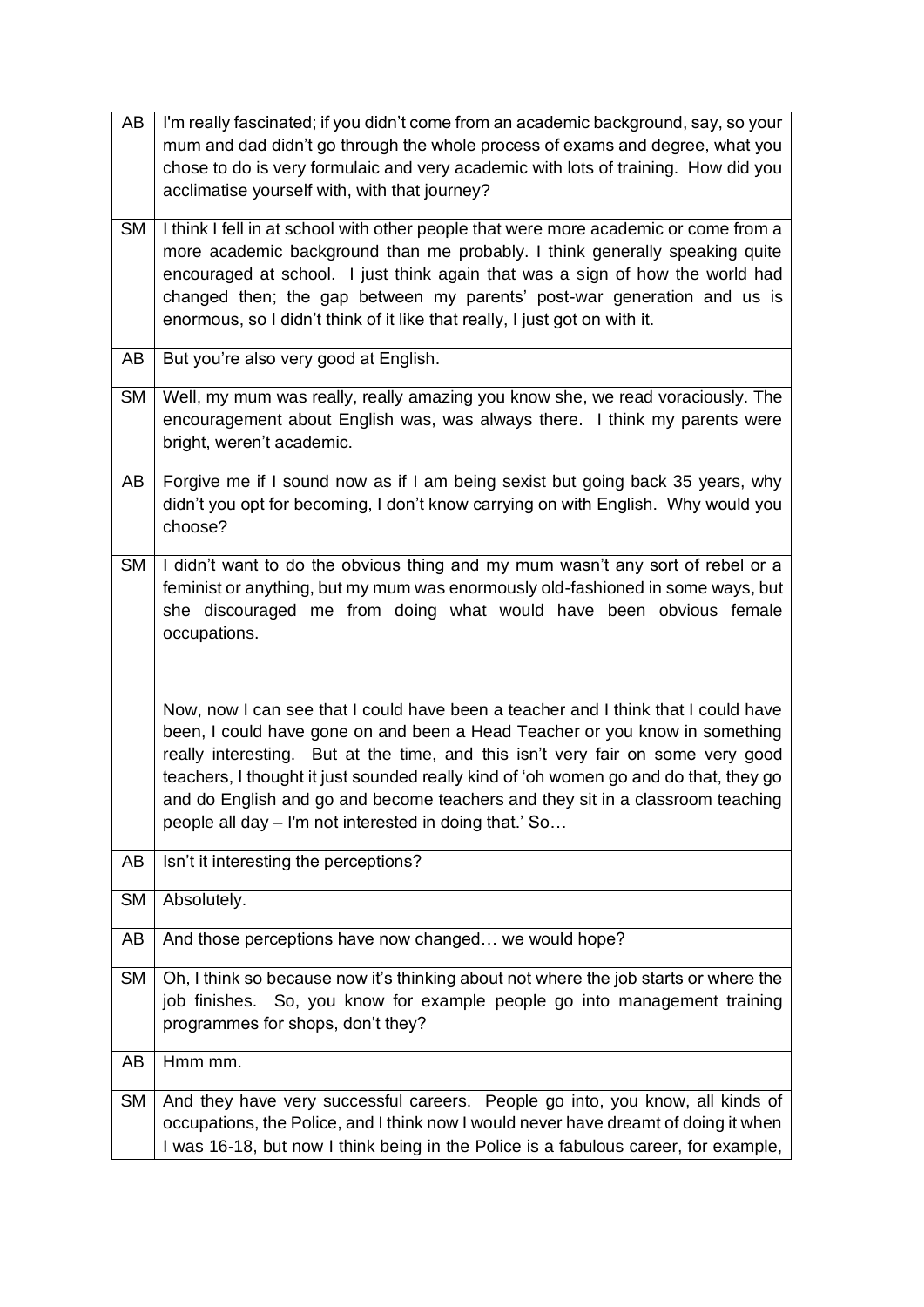|           | and part of the reason I think that is because of the amazing Police Officers I've<br>met in my job.                                                                                                                                                                                                                                                                                                                                                                                                                                                                                                                                                                                                                                                                                               |
|-----------|----------------------------------------------------------------------------------------------------------------------------------------------------------------------------------------------------------------------------------------------------------------------------------------------------------------------------------------------------------------------------------------------------------------------------------------------------------------------------------------------------------------------------------------------------------------------------------------------------------------------------------------------------------------------------------------------------------------------------------------------------------------------------------------------------|
| AB        | I'm sure because you would have to liaise                                                                                                                                                                                                                                                                                                                                                                                                                                                                                                                                                                                                                                                                                                                                                          |
| <b>SM</b> | Yes.                                                                                                                                                                                                                                                                                                                                                                                                                                                                                                                                                                                                                                                                                                                                                                                               |
| AB        | under very stressful circumstances a lot of the time?                                                                                                                                                                                                                                                                                                                                                                                                                                                                                                                                                                                                                                                                                                                                              |
| <b>SM</b> | Yeah, and I did criminal work for a while as well so, I've met some amazing Police<br>Officers.                                                                                                                                                                                                                                                                                                                                                                                                                                                                                                                                                                                                                                                                                                    |
| AB        | Let's go back to your mindset at the beginning. You mentioned earlier on you didn't<br>want to do the predictable which suggests that you are, by nature, very determined<br>and focused. Would you say that's partly why you continued along this path to be<br>a lawyer?                                                                                                                                                                                                                                                                                                                                                                                                                                                                                                                         |
| SM        | I think I was determined; I think I'd made my mind up. It's difficult because I just<br>did it and I didn't, I don't think I analysed it as I went along. But I didn't change my<br>mind and when I went to do my what was then called The Law Society Finals was<br>the year of exams you had to do in order to, before you could do your training<br>contract                                                                                                                                                                                                                                                                                                                                                                                                                                    |
| AB        | Mmm.                                                                                                                                                                                                                                                                                                                                                                                                                                                                                                                                                                                                                                                                                                                                                                                               |
| <b>SM</b> | they were very difficult exams, and the failure rate was high. I looked around at<br>people that I was studying with and thought, 'look at certain people I'm sure they're<br>gonna pass, and then think well actually if they can pass, I can pass.' So, I just<br>got my head down and just got on with it really. I was, I was determined.                                                                                                                                                                                                                                                                                                                                                                                                                                                      |
| AB        | There's determination and focus and then there's experiencing the things that you<br>have in family law. That must take a resilience I think is the word?                                                                                                                                                                                                                                                                                                                                                                                                                                                                                                                                                                                                                                          |
|           | SM   That must be true, I mean lots of jobs require resilience. No one cares about how<br>lawyers think their jobs hard let's put it this way. No one's gonna go poor lawyers!<br>Like they might say it's hard being a doctor, but it is, it is a hard job, it's definitely a<br>difficult job. I think lawyers themselves overlook that.                                                                                                                                                                                                                                                                                                                                                                                                                                                         |
| AB        | You mentioned that you studied, and you worked in criminal law, why did you opt<br>for family law in the end?                                                                                                                                                                                                                                                                                                                                                                                                                                                                                                                                                                                                                                                                                      |
| <b>SM</b> | I fell into it, complete accident; I didn't want to do family at all because that was<br>something women would do again you see so I didn't want to do that. So, when I<br>did my degree, I didn't do the family law option. You had to do family as an option<br>in the Law Society Finals. I went to work for a general practice $-$ in those days<br>people didn't specialise at an early stage if at all. So, I went to a small general<br>practice and I started off doing property - everyone did property, so I was doing<br>conveyancing, doing whatever there was that my boss gave me to do and a couple<br>of injunctions came in, couple of women getting divorced and injunctions had those,<br>but I was doing a variety of other stuff at the same time. And then I, we had a small |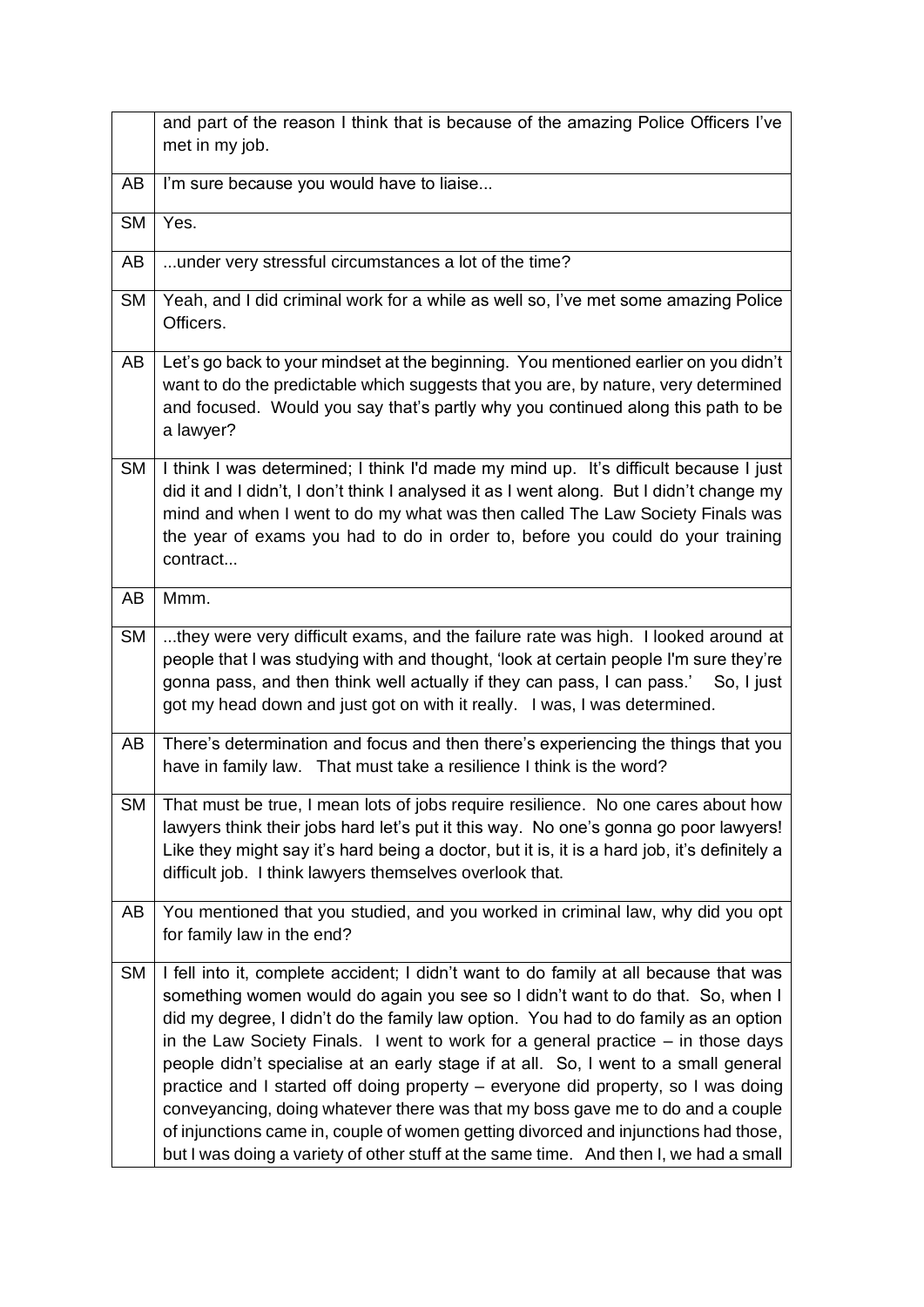|           | office in Acton, and I was sent to Acton to cover the maternity leave of somebody<br>who was there                                                                                                                                                                                                                                                                                                                                                                                                                                    |
|-----------|---------------------------------------------------------------------------------------------------------------------------------------------------------------------------------------------------------------------------------------------------------------------------------------------------------------------------------------------------------------------------------------------------------------------------------------------------------------------------------------------------------------------------------------|
| AB        | Hmm mm.                                                                                                                                                                                                                                                                                                                                                                                                                                                                                                                               |
| <b>SM</b> | so, I went over did that for six months and she didn't come back so I stayed, and<br>that's literally how I ended up doing family law, which is ridiculous really.                                                                                                                                                                                                                                                                                                                                                                    |
|           | But I had again you didn't specialise early so when I was first qualified, I did about<br>a third family, a third litigation, so general court work, and a third crime. But in those<br>days that was normal so a litigation department would have, family wasn't its own<br>specialty it was tucked into litigation. But again, I suppose I just liked the family<br>work better, I thought I was good at the family work and then, but I still carried on<br>doing a mix of things for many years, but always predominantly family. |
| AB        | And litigation, forgive me if I'm asking an obvious question, so how would you define<br>litigation?                                                                                                                                                                                                                                                                                                                                                                                                                                  |
| <b>SM</b> | So, if someone's suing somebody in the county court; small claims.<br>Two<br>companies having a contractual dispute, anything to do with the courts is litigation.                                                                                                                                                                                                                                                                                                                                                                    |
| AB        | Got you. So it sounds as if it's a fascinating profession to choose, you get so much<br>variety initially?                                                                                                                                                                                                                                                                                                                                                                                                                            |
| <b>SM</b> | Oh absolutely. I started work, I started my training and the first week I think I spent<br>photocopying, and then the second week I was put in the back of black cab and<br>sent round the banks in London serving High Court, what's called Mareva<br>Injunctions, on all these commercial banks.                                                                                                                                                                                                                                    |
| AB        | Wow.                                                                                                                                                                                                                                                                                                                                                                                                                                                                                                                                  |
|           | SM   Well, you imagine how exciting that was. That was so exciting I just cannot tell you;<br>those are the things you remember, and the client was lovely she thought I was<br>fabulous even though I was just this junior person just running round behind the<br>Barrister really, but that was, that was memorable.                                                                                                                                                                                                               |
| AB        | Yes, it's stuff that memoirs are made out of.                                                                                                                                                                                                                                                                                                                                                                                                                                                                                         |
| <b>SM</b> | Oh yeah, yeah, yeah, definitely.                                                                                                                                                                                                                                                                                                                                                                                                                                                                                                      |
| AB        | When you think, if I were to imagine TV shows about lawyers, especially the<br>American ones, they're very suited and booted and high-powered and glamorous<br>and lip-gloss. Has it always been like that?                                                                                                                                                                                                                                                                                                                           |
| SM.       | Definitely not for me. So, our office in Wealdstone was a little tiny sort of shop front<br>in the high street, and the office in Acton was three or, three or four rooms above<br>Ladbrokes the bookies!                                                                                                                                                                                                                                                                                                                             |
| AB        | Wow.                                                                                                                                                                                                                                                                                                                                                                                                                                                                                                                                  |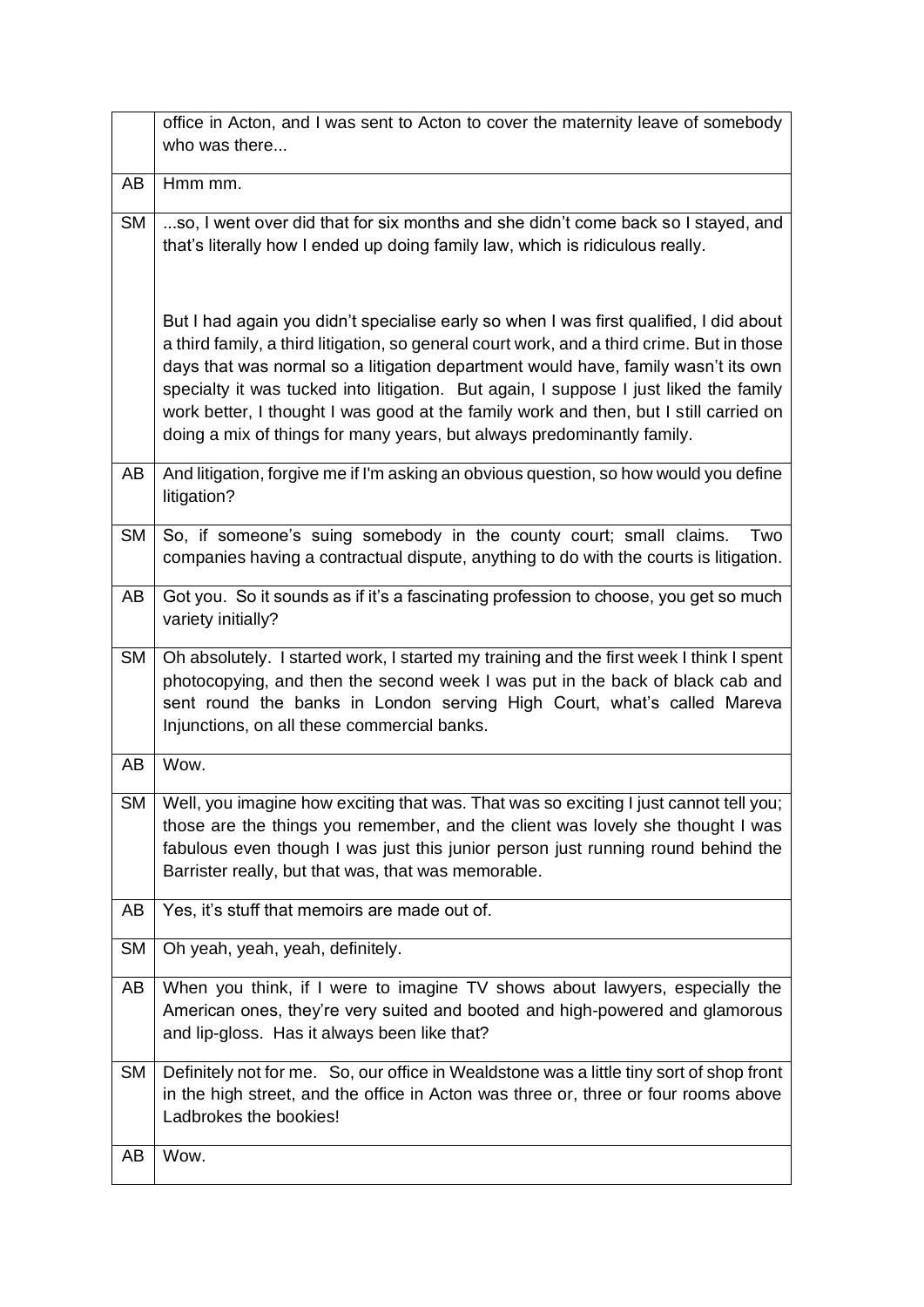| <b>SM</b> | And the floors were really thin and in the afternoons, you could hear the horses you<br>know the radio underneath 'and they're off [sings]' through the floor! [Both laugh]<br>And then just the next office along, the next shop along underneath Ladbrokes was<br>McDonald's, and I had a really, really tiny little room with a weeny window and the<br>window that overlooked the South Acton Council Estate; the tower blocks that most<br>of my clients came from. So, it was dead glamorous.<br>I have a colleague who went to Slaughter and May and I'm sure her life was much<br>more glamorous than mine.                                                                                                                                                                                                                                                                                                                                                                                                                                                                                                                 |
|-----------|-------------------------------------------------------------------------------------------------------------------------------------------------------------------------------------------------------------------------------------------------------------------------------------------------------------------------------------------------------------------------------------------------------------------------------------------------------------------------------------------------------------------------------------------------------------------------------------------------------------------------------------------------------------------------------------------------------------------------------------------------------------------------------------------------------------------------------------------------------------------------------------------------------------------------------------------------------------------------------------------------------------------------------------------------------------------------------------------------------------------------------------|
| AB        | [Both laugh] It's good character-building stuff as my gran used to say.                                                                                                                                                                                                                                                                                                                                                                                                                                                                                                                                                                                                                                                                                                                                                                                                                                                                                                                                                                                                                                                             |
| <b>SM</b> | Yes absolutely, absolutely.                                                                                                                                                                                                                                                                                                                                                                                                                                                                                                                                                                                                                                                                                                                                                                                                                                                                                                                                                                                                                                                                                                         |
| AB        | So, you mentioned those offices, the first few offices and they overlooked the tower<br>blocks that really ended up being the community you served                                                                                                                                                                                                                                                                                                                                                                                                                                                                                                                                                                                                                                                                                                                                                                                                                                                                                                                                                                                  |
| <b>SM</b> | Absolutely.                                                                                                                                                                                                                                                                                                                                                                                                                                                                                                                                                                                                                                                                                                                                                                                                                                                                                                                                                                                                                                                                                                                         |
| AB        | looking back how did that feel, because there are some raw stories to divorces<br>aren't there?                                                                                                                                                                                                                                                                                                                                                                                                                                                                                                                                                                                                                                                                                                                                                                                                                                                                                                                                                                                                                                     |
| <b>SM</b> | I think what's not changed is the people, and I think the, that's what I like now and<br>that's what I liked then. So, you do really feel that you're doing something, you're<br>it sounds ridiculous but helping people, but you know what I mean, you're involved<br>in people's lives [speaking together] and it affects people. So you're, the people I<br>was meeting then, so I'd be, oh how old would I have been - 23 when I first started,<br>and, but lots of my clients were that age or younger or not much older than me, and<br>they were going through, they had children, they were getting divorced or they<br>weren't getting divorced they weren't even married, there's loads of injunction work,<br>so you were dealing with real people and you're having to ask people questions<br>about their lives and their personal lives and what they want and what they're trying<br>to do, and help them through the situation, you know you've got legal knowledge<br>but you need to use your understanding of people to, to use the law to help them<br>with what they need. So, I think that's stayed the same. |
| AB        | If this were the ingredients of a cake you were talking about you've got your<br>knowledge, your experience of people, but at this stage you were 23 years old how<br>did you cultivate those skills to build trust?                                                                                                                                                                                                                                                                                                                                                                                                                                                                                                                                                                                                                                                                                                                                                                                                                                                                                                                |
| <b>SM</b> | Oh, I think well, I'm sociable, I don't find it difficult speaking to people; my mother<br>was like this, my mother was twice as sociable - ten times as sociable as me. But<br>I, so I didn't find, I wasn't at all bothered about speaking to strangers - that helps a<br>lot obviously, and I like people so therefore you've got an interest in people and<br>you're interested in what they want or why they want it or, you have to be not<br>judgmental about how people got themselves into the absolutely terrible mess<br>they're in, so those things. I like that, I liked it a lot, I liked the people I met, the<br>people, kind of people never met before in my life, situations I've never understood.                                                                                                                                                                                                                                                                                                                                                                                                              |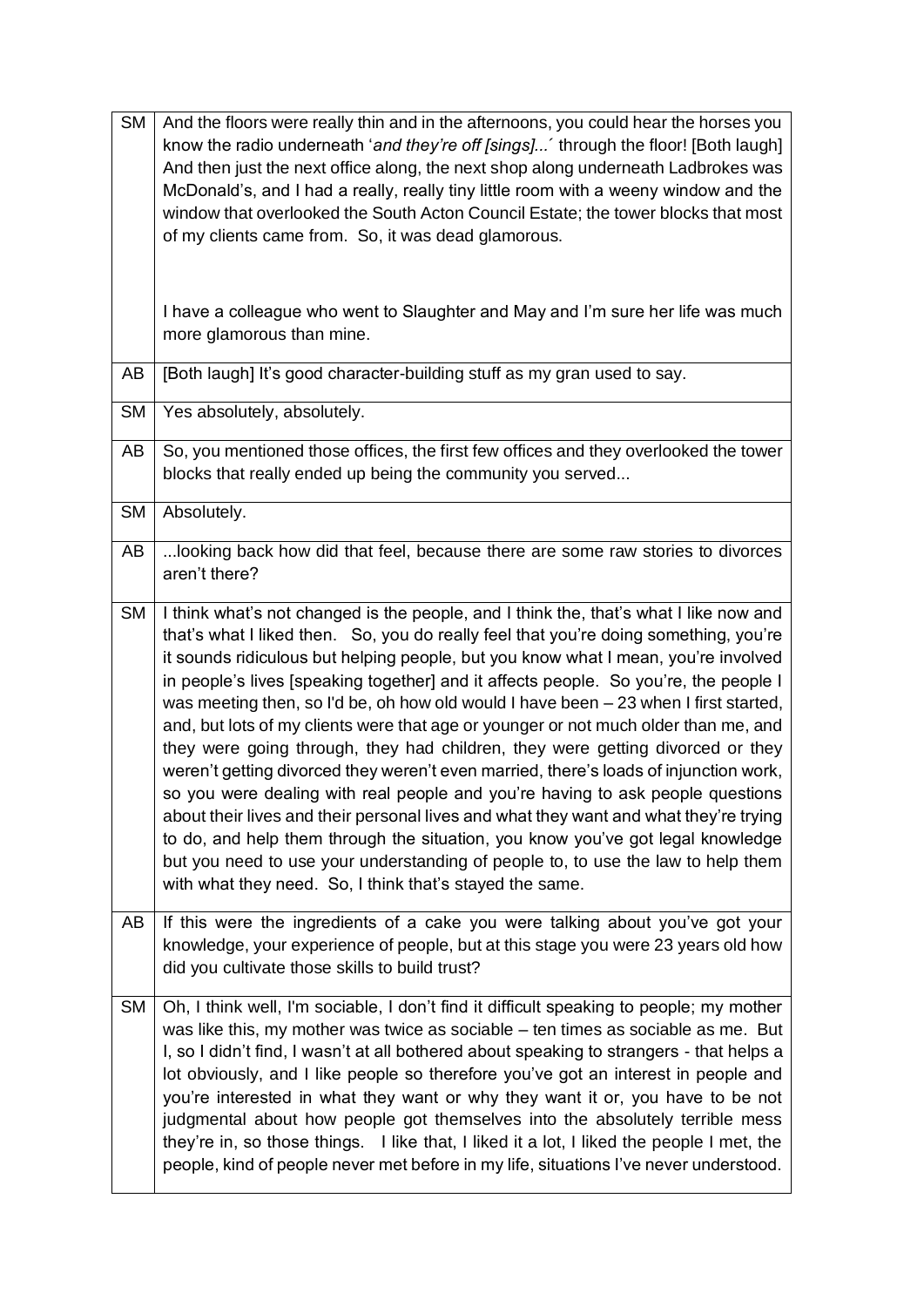| AB        | Going back 35 years or 20-odd years, what kind of cases, you mentioned<br>injunctions give, would you give us an idea?                                                                                                                                                                                                                                                                                                                                                                                                                                                                                                                                                                                                                                                                                                                                                                                                                                                                                                                                                  |
|-----------|-------------------------------------------------------------------------------------------------------------------------------------------------------------------------------------------------------------------------------------------------------------------------------------------------------------------------------------------------------------------------------------------------------------------------------------------------------------------------------------------------------------------------------------------------------------------------------------------------------------------------------------------------------------------------------------------------------------------------------------------------------------------------------------------------------------------------------------------------------------------------------------------------------------------------------------------------------------------------------------------------------------------------------------------------------------------------|
| <b>SM</b> | When I got to Acton, I was told that the woman who had been there before me, the<br>one on maternity leave she'd already cultivated this reputation for doing injunction<br>work, and domestic violence injunctions were a relatively new thing then, so we had<br>work coming from, there was a women's sort of resource centre at the local town<br>hall. Erin Pizzey's very first ever refuge was in Chiswick which wasn't very far from<br>us, so that was, it was kind of, there was a lot of that work, nearly all Legal Aid work.<br>And some of that work was really pretty awful. I got a referral from the Police there<br>was a woman who worked at the canteen at the Police Station which was really<br>close to our office, and her husband had hit her over the head with a brick, and she<br>came to the office and she had a whole side of her face was all bloody and<br>everything where, or scabbed up because she would have been in hospital and<br>come out where he'd hit her with a brick. I mean it's astonishing when you think<br>about it. |
| AB        | Doesn't bear thinking about, and of course children are involved as well.                                                                                                                                                                                                                                                                                                                                                                                                                                                                                                                                                                                                                                                                                                                                                                                                                                                                                                                                                                                               |
| SM        | Yeah, absolutely so I did a lot of work about people arguing about children, but<br>sometimes where the children were in very vulnerable positions. I did some care<br>work where children might be taken into care by the local authority. A lot of work<br>as well where the, it wasn't just two parents arguing about where a child would live,<br>but it might be far more to do with real difficulties in their backgrounds or real<br>problems about upbringing or their housing, they could be in very traumatic difficult<br>circumstances.                                                                                                                                                                                                                                                                                                                                                                                                                                                                                                                     |
| AB        | How do you draw the line between getting emotionally involved, I mean I know<br>that's your job but it's easier said than done, and steering clear of taking what you<br>do more personally or to you personally?                                                                                                                                                                                                                                                                                                                                                                                                                                                                                                                                                                                                                                                                                                                                                                                                                                                       |
| SM        | You have to care, and if you're not, if you're really, if you can be really, really<br>completely objective you're in the wrong job.  Caring about your clients is what<br>gives you the passion to do the job and to be bothered so that, say it's an<br>emergency to be bothered that you want to try to get your client to court this<br>afternoon rather than thinking tomorrow morning will be more convenient.<br>You<br>have to retain objectivity and you have to tell your clients the bad news, lots and<br>lots and lots of bad news all the time                                                                                                                                                                                                                                                                                                                                                                                                                                                                                                            |
| AB        | Hmm mm.                                                                                                                                                                                                                                                                                                                                                                                                                                                                                                                                                                                                                                                                                                                                                                                                                                                                                                                                                                                                                                                                 |
| <b>SM</b> | about their prospects or what might happen. And you have to get the balance<br>between objectivity and caring about what happens, and there's a balance there<br>and I think that's true, honestly in any kind of legal career, I think if you're doing<br>conveyancing it's still the same thing, you're bothered enough that you need to get<br>your client, you want your client to move house - it matters to your client that they<br>want to move house. It's important to them, but at the same time saying to them<br>'well we can't move you yet for this really good legal or practical reason', and I still<br>think you have to care, I don't think it's unique to family law by any means.                                                                                                                                                                                                                                                                                                                                                                 |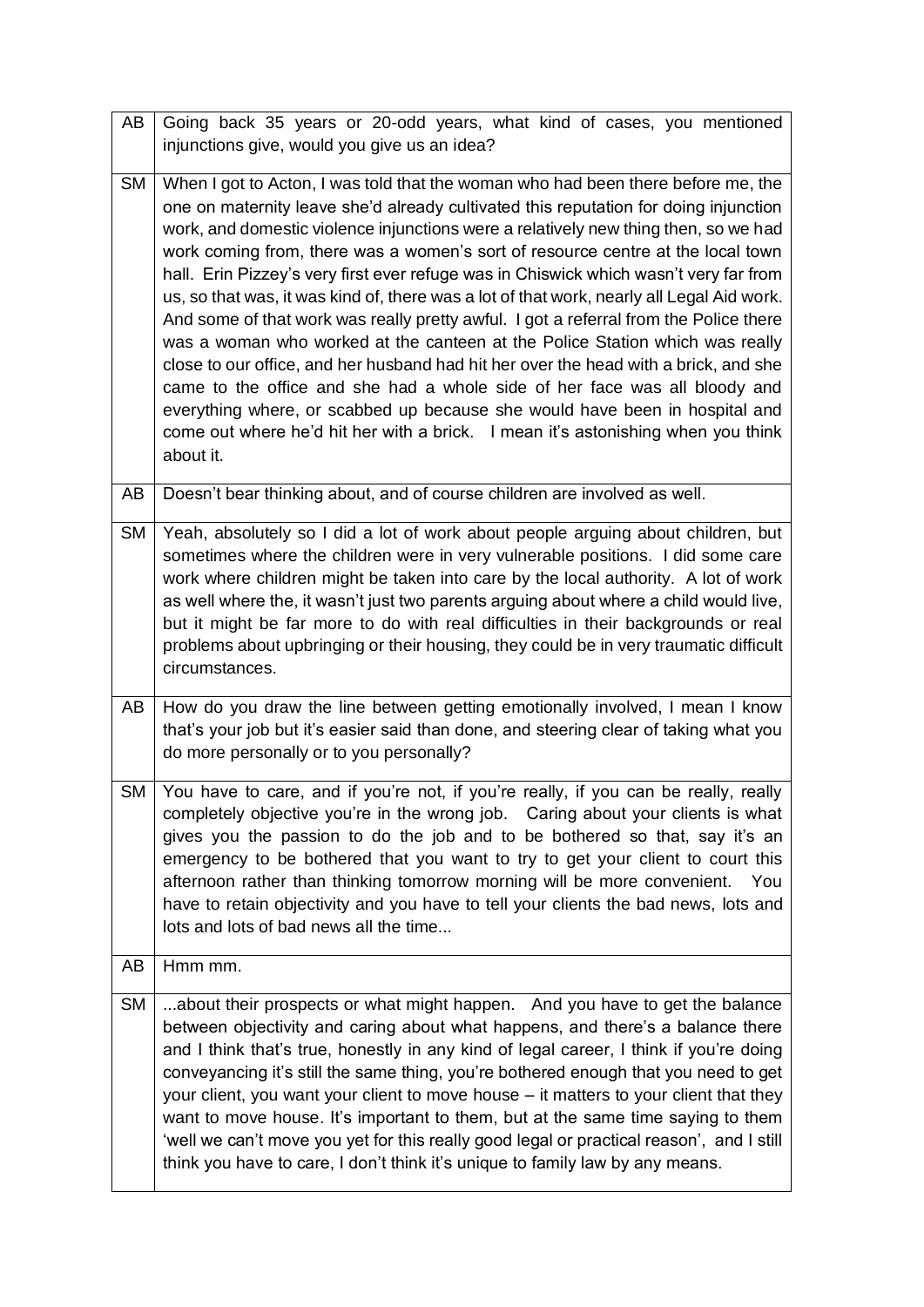| AB        | I absolutely get what you're saying, but those people who are waiting say, for<br>conveyancing law, from that perspective those clients aren't as a result maybe<br>causing harm for one another or to their children. That's the thing                                                                                                                                                                                                                                                                                                                                                                                                                                                                                                                                                                                                                                                                                                                                                                                                                                                                        |
|-----------|----------------------------------------------------------------------------------------------------------------------------------------------------------------------------------------------------------------------------------------------------------------------------------------------------------------------------------------------------------------------------------------------------------------------------------------------------------------------------------------------------------------------------------------------------------------------------------------------------------------------------------------------------------------------------------------------------------------------------------------------------------------------------------------------------------------------------------------------------------------------------------------------------------------------------------------------------------------------------------------------------------------------------------------------------------------------------------------------------------------|
| <b>SM</b> | No, no, no true.                                                                                                                                                                                                                                                                                                                                                                                                                                                                                                                                                                                                                                                                                                                                                                                                                                                                                                                                                                                                                                                                                               |
| AB        | That's the bit that I'm talking about, your resilience there. You obviously have a<br>way of coping and distancing yourself because 35 years is a long time to be doing<br>that isn't it?                                                                                                                                                                                                                                                                                                                                                                                                                                                                                                                                                                                                                                                                                                                                                                                                                                                                                                                      |
| <b>SM</b> | Yes, it is, yeah, I've realised that in recent times. People often used say to me -<br>how do you do this work it must be really depressing? It's not depressing at all I<br>don't understand what you mean, why do you think it's depressing?                                                                                                                                                                                                                                                                                                                                                                                                                                                                                                                                                                                                                                                                                                                                                                                                                                                                 |
| AB        | [laughing]                                                                                                                                                                                                                                                                                                                                                                                                                                                                                                                                                                                                                                                                                                                                                                                                                                                                                                                                                                                                                                                                                                     |
| <b>SM</b> | It's like saying to someone like a doctors isn't it and saying - is it depressing dealing<br>with sick people? Well, no it's not because I'm trying to help people to be better.<br>And it's the same thing if someone comes to you it doesn't mean, they might have<br>chosen to end their relationship and want to get out but they might not be the person<br>that chose, the other person might have chosen it, but either way you're at 'A' and<br>you've got to get somehow to 'B' and you want to help them get there in the best<br>possible way, and you often have enormously - I had the most grateful clients ever<br>when I first started when I was doing Legal Aid work for people that had absolutely<br>nothing - they're the most grateful clients. I mean clients often are generally very<br>grateful, but I think as time goes on, you're more likely to get a thank you or a nice<br>sort of reference or referral or something. But I had a, I remember having a woman<br>that came to see me about some, I can't remember what it was about if I'm honest<br>something not complicated |
| AB        | Yeah.                                                                                                                                                                                                                                                                                                                                                                                                                                                                                                                                                                                                                                                                                                                                                                                                                                                                                                                                                                                                                                                                                                          |
| SM        | can't remember, and she was Legal Aid, she didn't pay, and she came back and<br>gave me an envelope with a five-pound note in it.                                                                                                                                                                                                                                                                                                                                                                                                                                                                                                                                                                                                                                                                                                                                                                                                                                                                                                                                                                              |
| AB        | [gasps]                                                                                                                                                                                                                                                                                                                                                                                                                                                                                                                                                                                                                                                                                                                                                                                                                                                                                                                                                                                                                                                                                                        |
| <b>SM</b> | I know, I know! I gave it back to her obviously, but, I'm thinking, and it was all she<br>probably had in the world, you look on the satisfaction side don't you, what you've<br>done.                                                                                                                                                                                                                                                                                                                                                                                                                                                                                                                                                                                                                                                                                                                                                                                                                                                                                                                         |
| AB        | Clearly you do because there's a lot to take on board on a daily basis, I'm sure, so<br>at this stage, so 30-odd years ago you're presumably dealing with cases that would<br>have been the first of their kind bearing in mind the roles of women and marriages<br>and the law?                                                                                                                                                                                                                                                                                                                                                                                                                                                                                                                                                                                                                                                                                                                                                                                                                               |
| SM        | I was thinking about this actually now we see pension sharing – people sharing<br>pensions as normal, it's been a law for 20 years                                                                                                                                                                                                                                                                                                                                                                                                                                                                                                                                                                                                                                                                                                                                                                                                                                                                                                                                                                             |
| AB        | Mm.                                                                                                                                                                                                                                                                                                                                                                                                                                                                                                                                                                                                                                                                                                                                                                                                                                                                                                                                                                                                                                                                                                            |